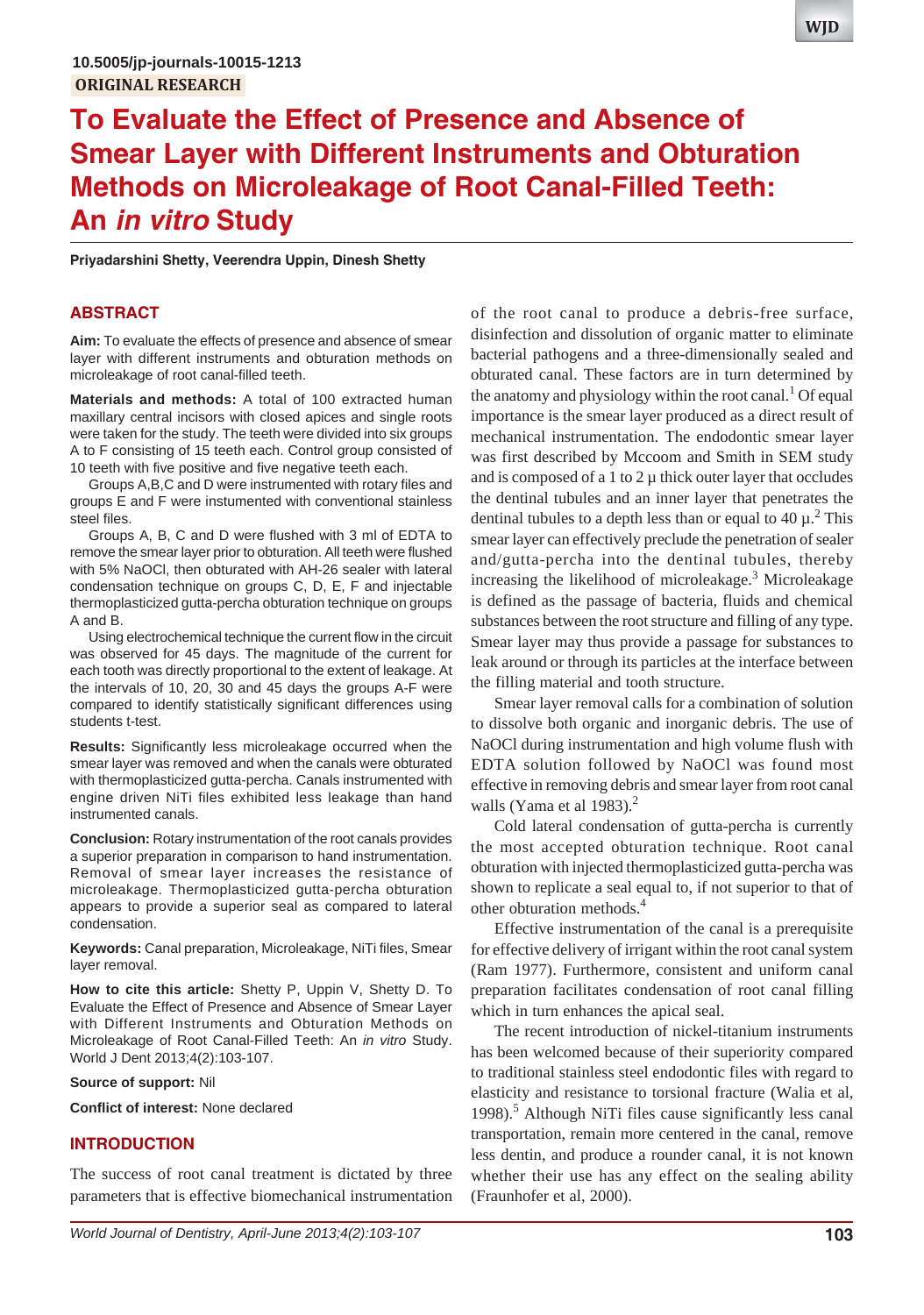Numerous studies over the past years have endeavored to assess qualitatively the leakage potential of root canal filling materials. These methods include using bacteria (Setlzer 1955), fluorometric assay (Wiley 1970), radioactive isotope penetration (Marshall, Kapsimalis 1961, 1966), SEM (Wollard 1976) and dye penetration methods including methylene blue, India ink and silver staining (Hovland 1985). Although the assessment of the linear penetration of dye or radioisotopes has been most common, a disadvantage of the technique is that the tooth can only be tested at one time. It is then sectioned either longitudinally or transversely and the length and depth of penetration of the agent is measured in an apical-coronal direction.<sup>6</sup> The electrochemical technique (Jacobson and von Fraunhofer 1976) appears to offer advantages in terms of quantifiable data, speed, accuracy and efficiency as well as continuous testing.<sup>7,8</sup>

The present *in vitro* study was carried out to evaluate the effect of presence and absence of smear layer with different instruments and obturation methods on microleakage of root canal-filled teeth.

#### **MATERIALS AND METHODS**

Hundred freshly extracted single-rooted human maxillary central incisors with closed apices were selected for the study. The teeth were stored in 5% NaOCl solution for 24 hours to remove organic debris. The teeth were then decoronated, so that all the roots were approximately 10 to 12 mm long, the teeth were then stored in 0.9% saline solution until ready for use. The roots were randomly divided into six groups namely A, B, C, D, E and F (Table 1) consisting of 15 teeth each. In addition 10 teeth were taken as positive and negative control group consisting of 5 teeth each. Groups A, B, C and D were instrumented with ProTaper rotary files using crown down technique as per manufacturer's instructions up to F3.

Groups E and F were instrumented with K type hand files using a step back technique. Canals in these two groups

were instrumented to a master apical file size No 30 and step back flared in 1 mm increments each to size 70 with H files. The negative and positive control groups were also prepared in the above manner. The canals of all teeth were flushed with 1 ml of 5% NaOCl solution using a 3 ml syringe with a 23 Gauge needle. The needle in all cases did not bind and was introduced as far apically as possible. The same total volume of 10 ml of 5% NaOCl was carefully controlled in all groups prior to final irrigation. Prior to final irrigation all the roots of the control group were longitudinally grooved with high speed water cooled handpiece.

Groups A, C, E and the positive control group received a final rinse with 3 ml of 17% EDTA which remained in the canal for 5 minutes followed by irrigation with 10 ml of 5% NaOH to remove the smear layer.

Teeth in groups B, D, F and the negative control group received a final rinse of 10 ml of 5% NaOCl after instrumentation. The canal of all groups were dried with paper points and placed in 0.9% saline solution prior to obturation. Groups A and B were obturated with Obtura II thermoplasticized gutta-percha technique using AH-26 sealer. Groups C, D, E and F were obturated using lateral condensation technique and AH-26 sealer. Coronal guttapercha of all roots were removed with a warmed instrument leaving the apical 10 mm of filling material in each specimen intact.

The specimens were stored in 100% humidity for 48 hours to allow complete setting of the sealer and then placed in 0.9% saline solution.

Leakage within the canals was assessed by an electrochemical technique (Fig. 1). A PVC insulated copper wire with a 5 mm bared end was inserted coronally into the obturated canal and sealed in position with sticky wax. Thereafter all exposed surfaces and the tooth/wire junction except the tooth apex were sealed with thee layers of nail varnish.

Each tooth was continuously immersed in 0.9% NaCl solution, where it formed one electrode of the circuit and

| Table 1: Various test groups, method of preparation and number of specimens used in each group |                                                                                                                                                                                                         |                  |  |  |  |
|------------------------------------------------------------------------------------------------|---------------------------------------------------------------------------------------------------------------------------------------------------------------------------------------------------------|------------------|--|--|--|
| Groups                                                                                         | Method of preparation                                                                                                                                                                                   | No. of specimens |  |  |  |
| Group A<br>Group B                                                                             | Rotary instrumentation + smear layer removed + thermoplasticized gutta-percha obturation technique<br>Rotary instrumentation + smear layer intact + thermoplasticized gutta-percha obturation technique | 15<br>15         |  |  |  |
| Group C                                                                                        | Rotary instrumentation + smear layer removed + lateral condensation technique                                                                                                                           | 15               |  |  |  |
| Group D                                                                                        | Rotary instrumentation $+$ smear layer intact $+$ lateral condensation technique                                                                                                                        | 15               |  |  |  |
| Group E                                                                                        | Hand instrumentation + smear layer removed + lateral condensation technique                                                                                                                             | 15               |  |  |  |
| Group F                                                                                        | Hand instrumentation $+$ smear layer intact $+$ lateral condensation technique                                                                                                                          | 15               |  |  |  |
| Positive<br>control                                                                            | Hand instrumentation + smear layer removed + no obturation                                                                                                                                              | 5                |  |  |  |
| <b>Negative</b><br>control                                                                     | Hand instrumentation + smear layer intact + roots completely sealed with 2 coats of sticky wax                                                                                                          | 5                |  |  |  |

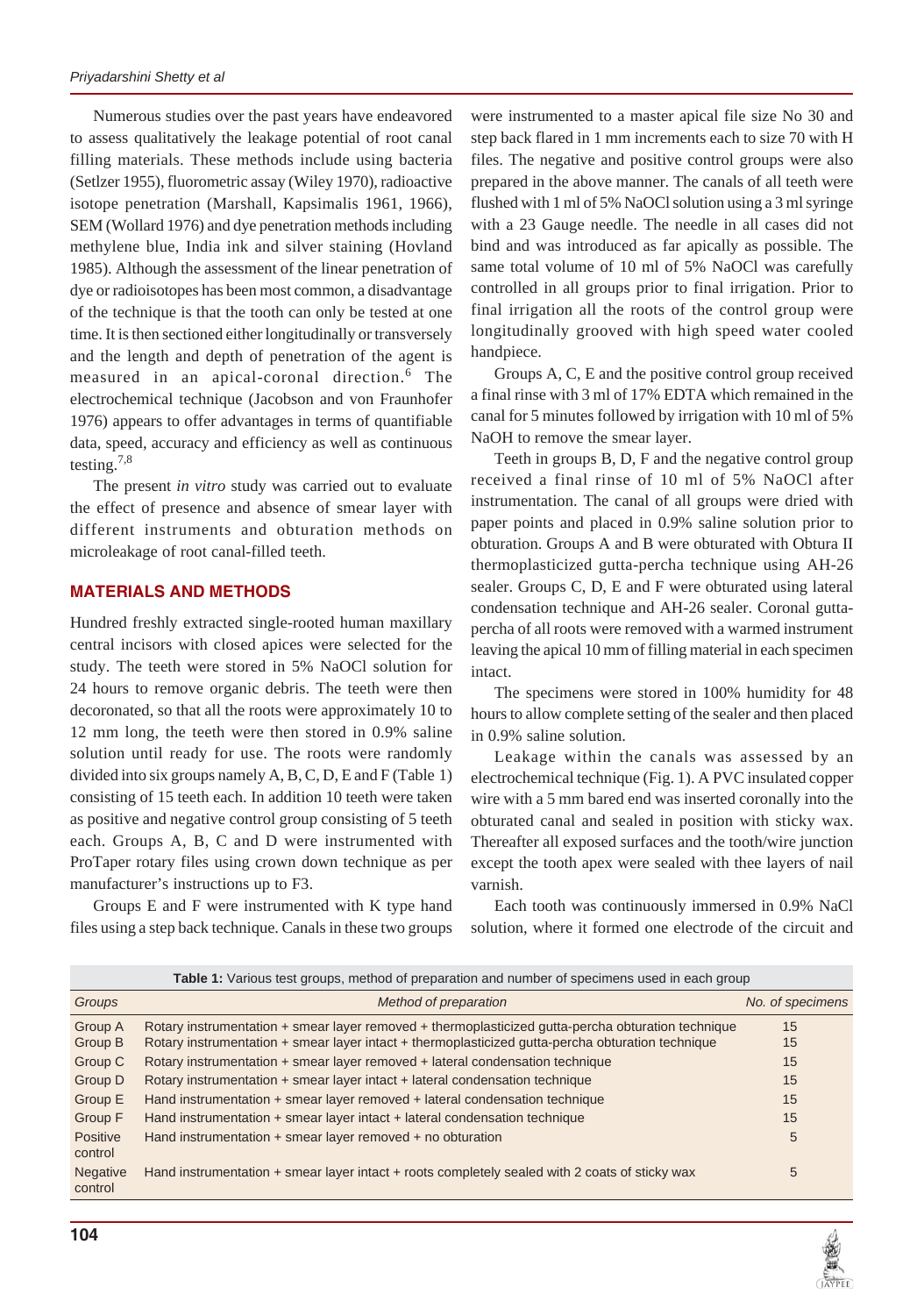

*To Evaluate the Effect of Presence and Absence of Smear Layer with Different Instruments*



**Fig. 1:** Schematic representation of electrochemical leakage test circuit



**Fig. 2:** Teeth specimens used in the study

the other electrode being a stainless steel strip. A 10 V direct current was applied between the electrodes and the current flow denoting onset of leakage was measured by current resistance drop across a 10 Ohm resistor placed in series with the electrodes and power source. The electrochemical technique is based on the principle that an electric current will flow between two pieces of metal when both are immersed in an electrolyte and are connected by an external power source. When leakage occurs an electrolytic pathway is established between the copper and stainless steel. The magnitude of the current for each tooth was directly



**Fig. 3:** Electrochemical leakage test circuit

proportional to the extent of leakage. The positive controls were prepared biomechanically dried but not obturated and a 22 Gauge wire was fixed within the root 10 mm from the working length. Each of the positive controls was then sealed with two coats of sticky wax except in the apical 3 mm (Fig. 2). The three negative controls were biomechanically prepared as previously described and the roots completely sealed with two coats of sticky wax (Fig. 3). Measurements from the control were taken daily along with the experimental specimens for 45 days. The temperature of the electrolyte solution in each container was maintained daily at room temperature. From the data obtained mean values, standard deviations were determined and statistically analyzed.

#### **RESULTS**

All specimens showed leakage after immersion at 10 days (Table 2). When leakage behavior for all the six groups were compared, statistically significant difference were found only between group a specimen and all other groups throughout the test time. No statistically significant differences were noted among the leakage currents for test groups B to F. Thus group A exhibited less leakage than specimen prepared using different methodologies. No current flow occurred with the negative control throughout the entire test period. The positive controls exhibited leakage

|                | Table 2: Comparison of mean apical microleakage current values and standard deviation values of<br>all groups at various time intervals of 10, 20, 30 and 45 days |                  |                  |                  |  |
|----------------|-------------------------------------------------------------------------------------------------------------------------------------------------------------------|------------------|------------------|------------------|--|
| Groups         | 10 days                                                                                                                                                           | 20 days          | 30 days          | 45 days          |  |
| $\overline{A}$ | $5.23 \pm 0.013$                                                                                                                                                  | $6.75 \pm 0.03$  | $7.31 \pm 0.013$ | $8.05 \pm 0.013$ |  |
| B              | $7.29 \pm 0.013$                                                                                                                                                  | $8.56 \pm 0.017$ | $9.32 \pm 0.008$ | $9.15 \pm 0.013$ |  |
| C              | $6.63 \pm 0.023$                                                                                                                                                  | $8.09 \pm 0.015$ | $8.69 \pm 0.16$  | $8.83 \pm 0.013$ |  |
| D              | $8.55 \pm 0.032$                                                                                                                                                  | $9.07 \pm 0.013$ | $9.09 \pm 0.014$ | $9.21 \pm 0.021$ |  |
| E              | $9.16 \pm 0.017$                                                                                                                                                  | $9.53 \pm 0.013$ | $9.54 \pm 0.013$ | $9.43 \pm 0.019$ |  |
| F              | $8.35 \pm 0.028$                                                                                                                                                  | $8.89 \pm 0.029$ | $9.17 \pm 0.033$ | $9.27 \pm 0.024$ |  |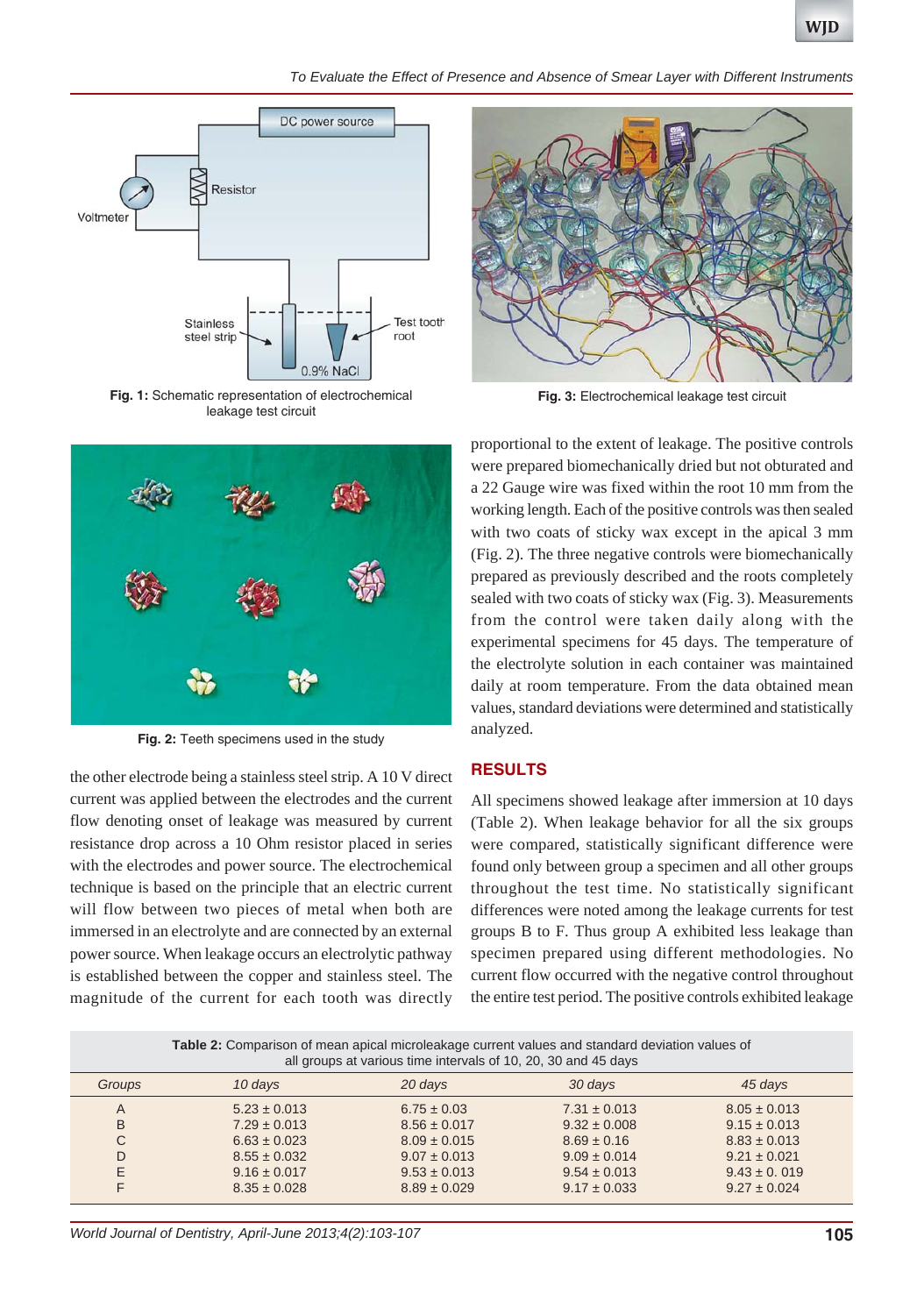within a few minutes of immersion and thereafter exhibited a mean steady leakage current of 9.67 µA throughout the test.

## **DISCUSSION**

All the specimens evaluated in the present study exhibited leakage throughout the test period. As, yet there is no single established method or set of materials available that can consistently and completely seal the instrumented root canals. $10,11$ 

Electrochemical leakage is reported to show a progressive increase to a plateau value (Osins et al 1983, Delivanis and Chapman 1982).<sup>11,12</sup> A rise to peak value followed by a decline (Mattison and von Fraunhofer 1983, Amditis et al 1993).<sup>7,9</sup> Or a long-term continuous changes in leakage behavior have been attributed to the dimensional changes or solubility of the sealant (Mccoomb and Smith 1976).7,11,13

Group A specimens showed the least mean leakage at each interval of 10, 20, 30 and 45 days. Group A specimens were subjected to rotary instrumentation, the reduced leakage may be due to the conservation of the original canal path and greater accuracy of final apical diameter (Pertot et al 1995, Glosson et al 1998). $<sup>6</sup>$  An accurately and well-</sup> instrumented canal exhibited fewer irregularities, coronalapical preparation technique enhances irrigant efficiency as it provides radicular access necessary to position the needle effectively. Moreover, the funnel form shape of the canal acts as a reservoir for the irrigant to better cleanse the root canal space.

The decreased leakage in smear free canals of group A may be due to improved mechanical leakage of gutta-percha into patent tubules with better adhesion to cleaner canal walls and a greater canal wall sealing surface area in the absence of smear layer (Karagoz et al 1994).<sup>2</sup> The effect of removing the smear layer was more pronounced for thermoplasticized gutta-percha than for laterally condensed gutta-percha. These observations were similar to studies by White et al 1984, Kennedy et al  $1986$ <sup>14,15</sup>

The p-values for all the groups were found to be highly significant at each interval of 10, 20, 30 and 45 days. This implies that the leakage of all groups was distinct and highly significant.

Within the experimental parameters, this study suggests that smear layer removal is beneficial to root canal sealing. Obturation with thermoplasticized gutta-percha provides a superior seal as compared to lateral condensation and canals instrumented with rotary NiTi files reduce the extent of microleakage in root canals. Furthermore *in vivo* studies

are necessary to evaluate the electrochemical mode of leakage for long-term analysis.

### **CONCLUSION**

The present concludes that:

- Rotary instrumentation of the root canals provides a superior preparation in comparison to hand instruments.
- Removal of smear layer is beneficial for root canal sealing.
- Thermoplasticized gutta-percha obturation appears to provide a superior seal compared to lateral condensation.

# **REFERENCES**

- 1. Fróes JA, Horta HG, da Silveira AB. Smear layer influence on the apical seal of four different obturation techniques. J Endod 2000;26(6):351-54.
- 2. Karagöz-Küçükay I, Bayirli G. An apical leakage study in the presence and absence of smear layer. Int Endod J 1994;27: 87-93.
- 3. Behrend GD, Cutler CW, Gutmann JL. An in vitro study of smear layer removal and microbial leakage along root canal fillings. Int Endod J 1996;29:99-107.
- 4. Al-Dewani N, Hayes SJ, Dummer PM. Comparison of laterally condensed and low temperature thermoplasticized gutta percha root fillings. J Endod 2000;26(12):733-38.
- 5. Walia HM, Brantley WA, Gerstein H. An initial investigation of the bending and torsional properties of Nitinol root canal files. J Endod 1988;14(7):346-51.
- 6. Glossen CR, Haller RH, Dove SB, del Rio CE. A comparison of root canal preparation using Ni-Ti hand, Ni-Ti engine-driven and K-flex endodontic instruments. 1995;21(3):146-51.
- 7. Amditis C, Bryant RW, Blackler SM. The assessment of apical leakage of root-filled teeth by the electrochemical technique. Aust Dent J 1993;38(1):22-27.
- 8. Jacobson SM, von Fraunhofer JA. The investigation of microleakage in root canal therapy. Oral Surg Oral Path Oral Med 1976;42(6):817-23.
- 9. Mattison GD, von Fraunhofer JA. Electrochemical microleakage study of endodontic sealer/cements. Oral Sur Oral Med Oral Pathol 1983;55(4):402-07.
- 10. Wollard RR, Brough SO. Scanning electron microscopic examination of root canal filling materials. J Endod 1976;2(4):98-110.
- 11. Osins BA, Carter JM, Shih-Levine M. Microleakage of four root canal sealer cements as determined by electrochemical technique. Oral Sur Oral Med Oral Pathol 1983;56(1):80-88.
- 12. Delivanis PD, Chapman KA. Comparison and reliability of techniques for measuring leakage and marginal penetration. Oral Sur Oral Med Oral Pathol 1982;53(4):410-16.
- 13. Cobankara FK, Adanr N, Belli S. Evaluation of the influence of smear layer on the apical and coronal sealing ability of two sealers. J Endod 2004;30(6):406-09.
- 14. White RR, Goldman M, Lin PS. The influence of the smeared layer upon dentinal tubule penetration by plastic filling materials. J Endod 1984;10(12):558-61.
- 15. Kennedy WA, Walker WA 3rd, Gough RW. Smear layer removal effects on apical leakage. J Endod 1986;12(1):21-27.